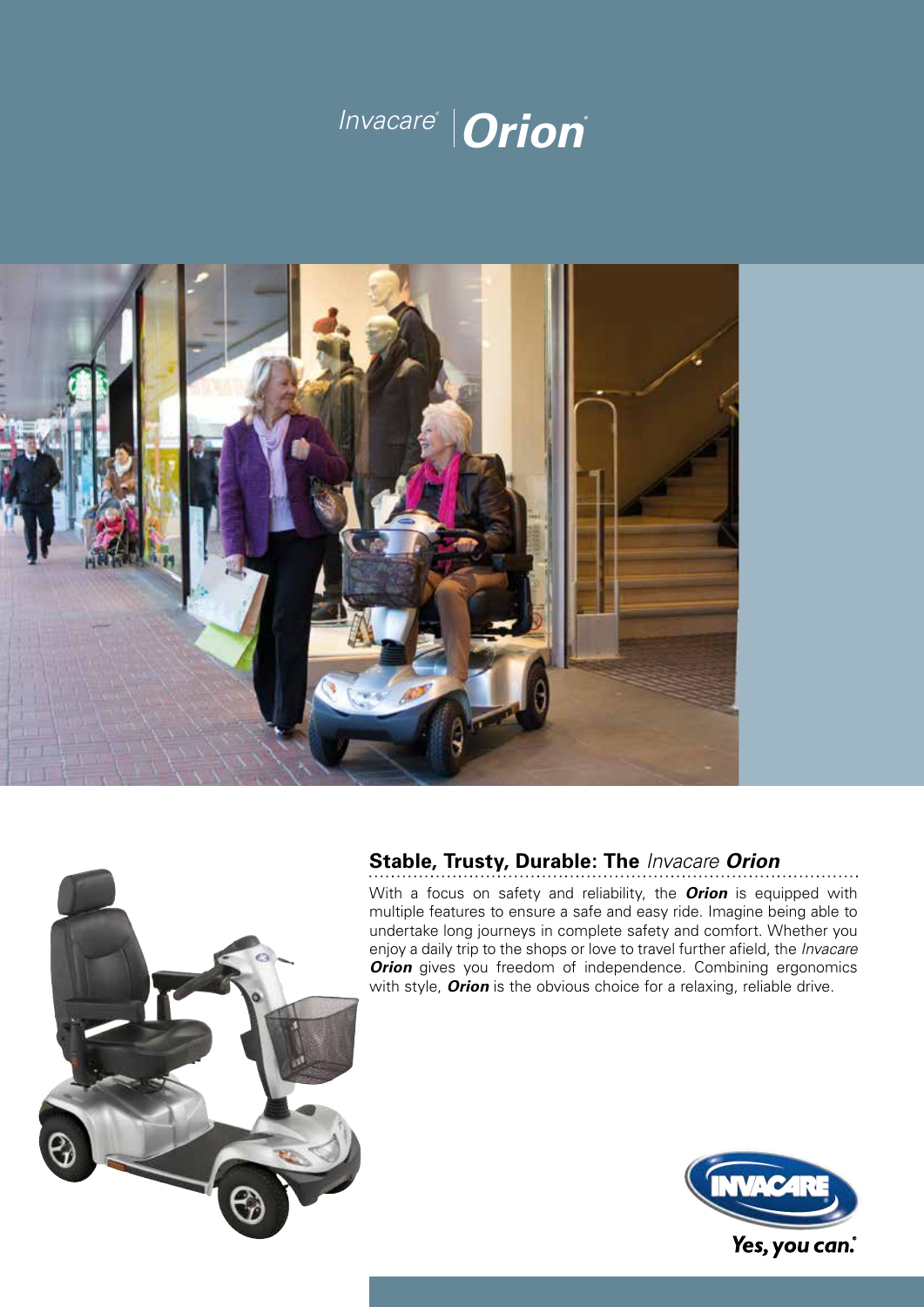

#### **Simplicity**

By only using top quality components, we have made the *Orion* reliable and easy to service. Simply remove the top cover to access batteries, electronics, motor and cables. Electronics and the motor

# **Go further for longer**

Whatever the terrain, you'll enjoy a controlled and sturdy drive. Let the powerful motor, fully suspended chassis and big wheels take you smoothly over obstacles or uneven ground. The large batteries ensure plenty of capacity to enjoy excursions away from home. A unique lighting system includes an easily visible DUAL-bulb headlight, indicators and an integrated heavy-duty brake light for safety.

# **Trustworthy and dependable**

The *Orion* is equipped with an electronic speed reduction feature that automatically reduces speed round bends, ensuring safe, comfortable manoeuvres at all times. Intelligent electronics offer a visual and audio warning when the batteries need charging. A two-step disengaging lever prevents the scooter from freewheeling if knocked out of drive mode. The *Orion* has undergone extensive tests in the German independent TÜV test laboratory and complies with the Medical Device Standards for Europe.

are protected from corrosion and water (splash protection) which safeguard the vital workings of the scooter against dirt and water preventing any unnecessary malfunction.

### **Features and Accessories**



**Finite tiller movement**  Individuals can easily adjust the tiller with a lever to suit their needs.



**Ergonomic steering**  Prevents fatigue in arms and hands during long trips.



**Hand brake**  Ensures immediate braking if required.



**Brake light**  Heavy duty brake lighting warns people that the scooter is slowing down.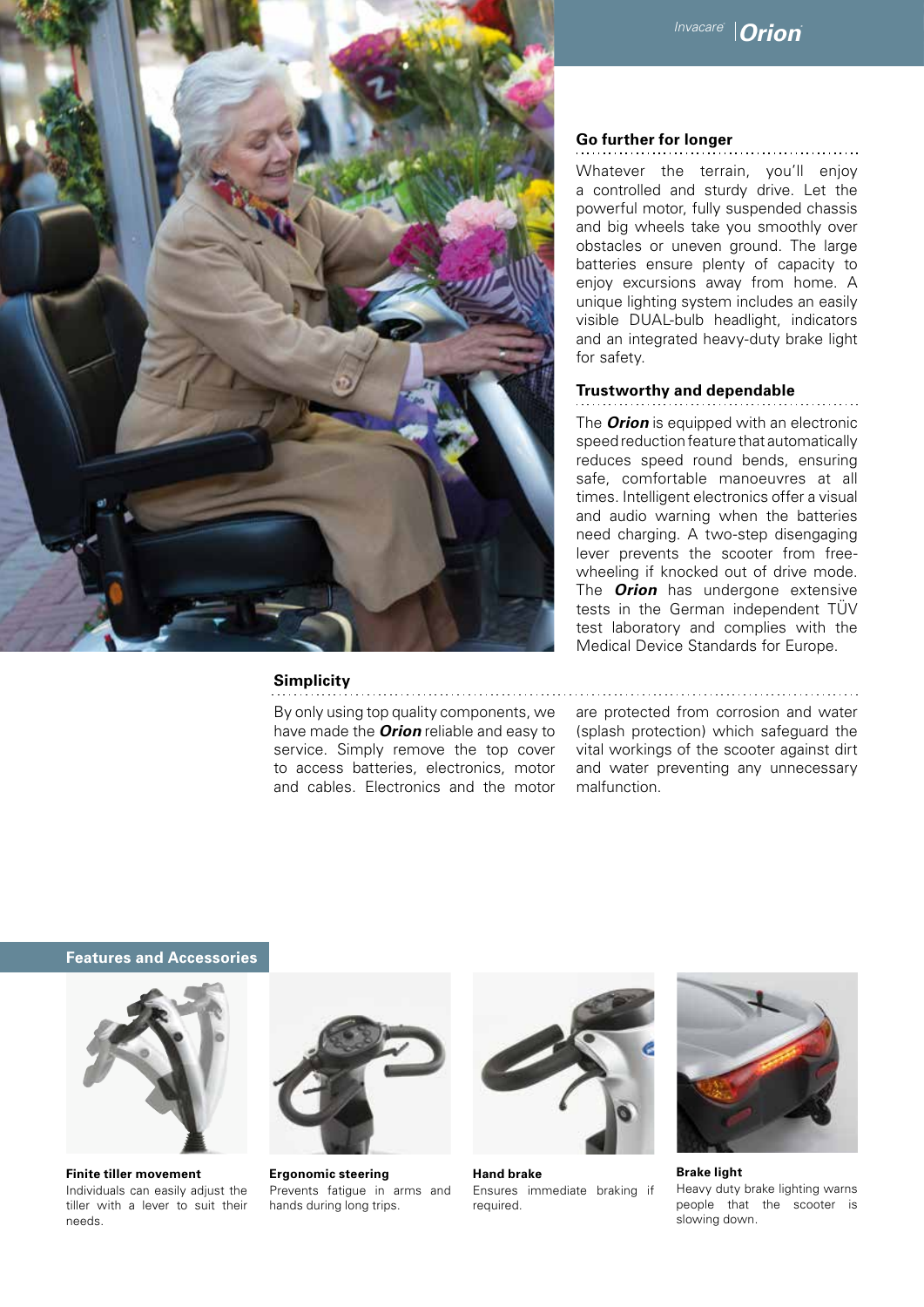**Features and Accessories**





**Two-step disengaging lever**  Prevents the scooter from accidentally free-wheeling.



**Built-in anti-splash guards**  Protects electronics and transaxle from dirt and water.



**Automatic speed reduction**  For added safety, the *Orion* automatically reduces speed around bends.



**Suspension**  A fully-suspended chassis provides a comfortable drive at all times.



**Crutch & cane holder**  Keeps your crutch or cane stable when on the move.



**Lockable front box** Secure box for personal valuables.



**Seat suspension module**  Adds extra comfort during driving.



**Cup holder**  Stores a soft drink.



**Heavy-duty storage cover**  Keeps the scooter clean and dry.



**Off-board charging**  Simply remove batteries to charge with the off-board charger kit.